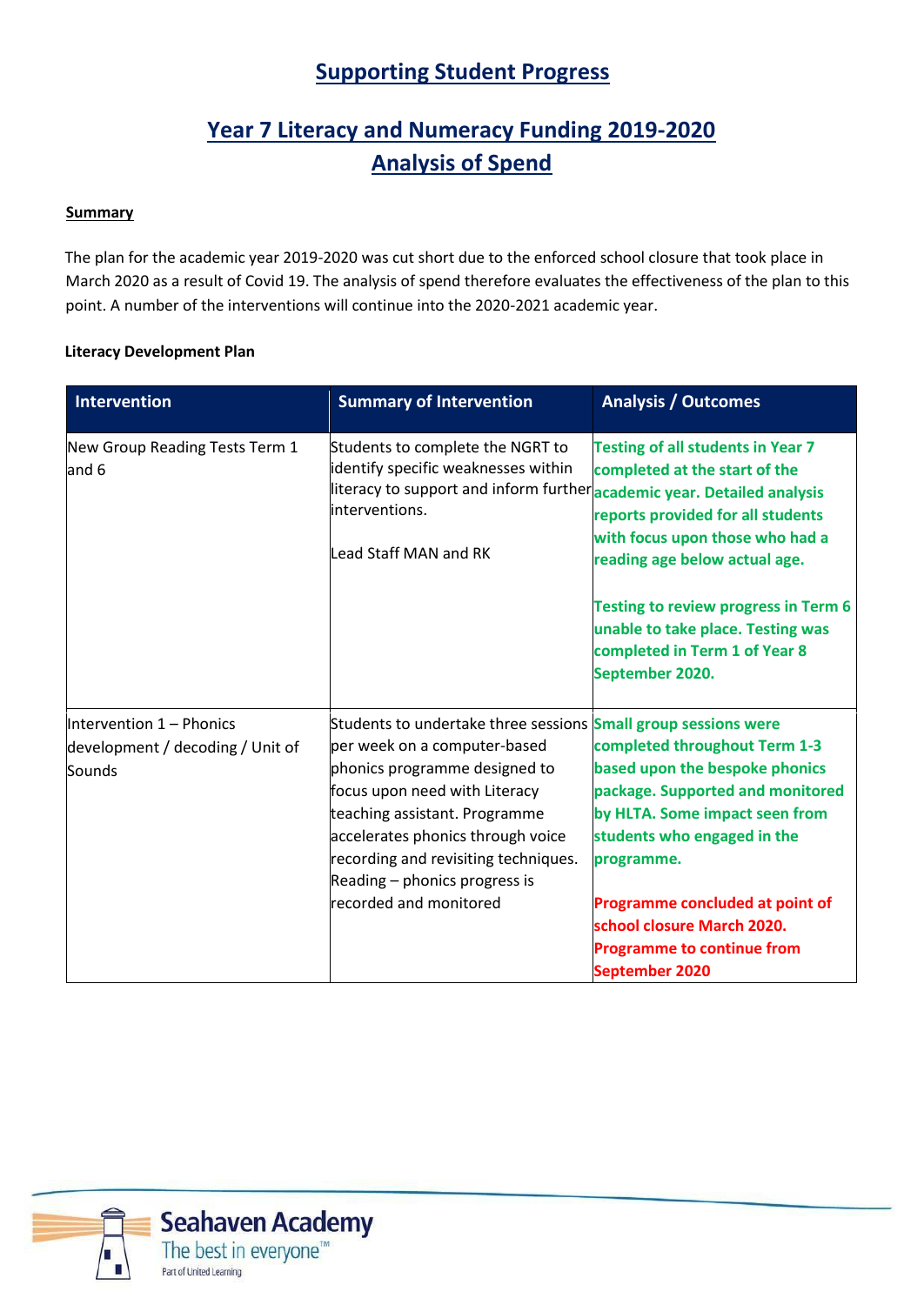| Literacy Intervention 2 Small group<br>comprehension.  | two guided reading sessions per<br>week with peers and higher-level<br>teaching assistant. Small group<br>reading focused upon developing the<br>level of understanding within a text. | Students to undertake a minimum of Guided reading sessions timetabled<br>and delivered across the curriculum<br>for targeted students during Term 1-<br>З.<br>Programme to continue during the<br>20-21 academic year. |
|--------------------------------------------------------|----------------------------------------------------------------------------------------------------------------------------------------------------------------------------------------|------------------------------------------------------------------------------------------------------------------------------------------------------------------------------------------------------------------------|
| Literacy Intervention 3 One to One<br>Dyslexia Support | Students identified at high risk of<br>dyslexia to receive additional support dyslexia provided across the<br>to target need. Support                                                  | TA support to students at risk of<br>curriculum with focus upon literacy<br>rich subjects - English, Geography,<br><b>History. Support provided to other</b><br>subjects as appropriate.                               |

|                                                                                | provided through teaching assistants.                                                                                                                                                                                                                                                                                                                        |                                                                                            |
|--------------------------------------------------------------------------------|--------------------------------------------------------------------------------------------------------------------------------------------------------------------------------------------------------------------------------------------------------------------------------------------------------------------------------------------------------------|--------------------------------------------------------------------------------------------|
| Literacy Intervention 4 QLA and Drop Teachers to assess performance in<br>Down | common assessments and use the<br>$QLA$ to identify gaps / weaknesses in $\frac{1}{2}$ to analyse gaps and provide drop<br>knowledge and understanding. Drop down support. Drop down sessions<br>down lessons delivered by the Englishtook place during Term 2 and were<br>team to address the gaps based upon planned in Term 4 and 6 but did not<br>lneed. | <b>Further development required</b><br>within this area to develop strategy<br>take place. |

### **Numeracy Development Plan**

| <b>Intervention</b> | <b>Summary of Intervention</b>                                                         | <b>Expected Outcomes</b>                                                                                                                                                                                                                                                       |
|---------------------|----------------------------------------------------------------------------------------|--------------------------------------------------------------------------------------------------------------------------------------------------------------------------------------------------------------------------------------------------------------------------------|
| in all classes.     | focus on high-level delivery for every teachers in set classes designed to<br>student. | Quality First Teaching for all students High-quality teaching to target and All students taught by trained Maths<br>stretch and provide challenge.<br><b>Closure lessons provided with voice</b><br>over commentary to support<br>learning during closure for all<br>students. |